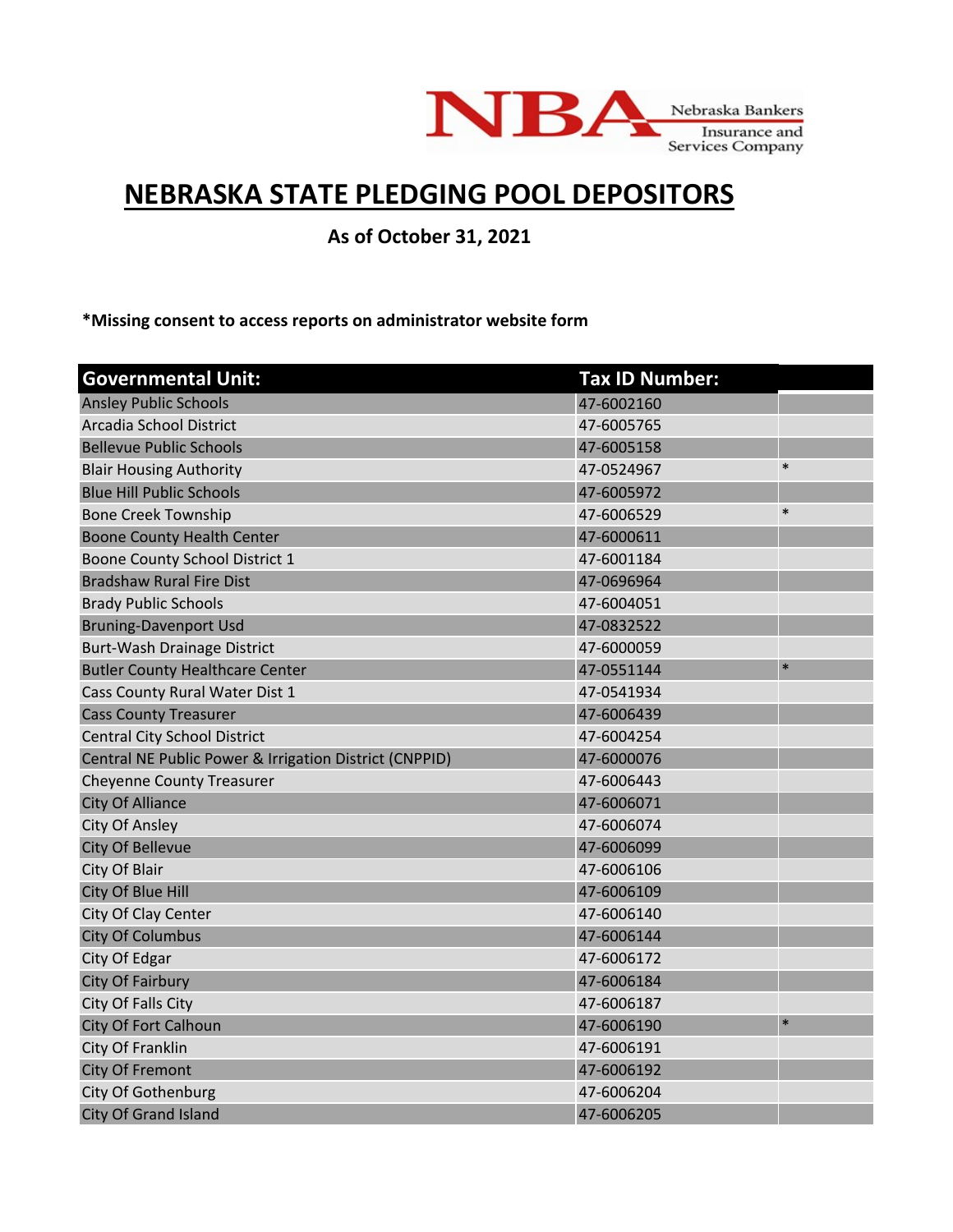| City Of Harvard                               | 47-6006218 |        |
|-----------------------------------------------|------------|--------|
| <b>City Of Henderson</b>                      | 47-6006227 |        |
| City Of Humboldt                              | 47-6006236 |        |
| City Of Kearney                               | 47-6006243 |        |
| City Of Nebraska City                         | 47-6006287 | $\ast$ |
| <b>City Of North Platte</b>                   | 47-6006297 |        |
| City Of Omaha                                 | 47-6006304 | $\ast$ |
| City Of Oshkosh                               | 47-6006311 |        |
| <b>City Of Papillion</b>                      | 47-6006318 |        |
| City of Ralston                               | 47-6006335 |        |
| City Of St Edward                             | 47-6006344 |        |
| <b>City Of Sutton</b>                         | 47-6006381 |        |
| City Of Tecumseh                              | 47-6006386 |        |
| City Of Tekamah                               | 47-6006387 | $\ast$ |
| City Of Tilden                                | 47-6006388 |        |
| <b>City Of Valley</b>                         | 47-6006396 |        |
| City Of York                                  | 47-6006423 |        |
| <b>Clay County Treasurer</b>                  | 47-6006444 |        |
| <b>Clerk Of District Court</b>                | 47-6006516 |        |
| <b>Columbus Housing Authority</b>             | 47-0528366 |        |
| Conestoga School District 56                  | 47-6001670 |        |
| Cornhusker Public Power District              | 47-6000103 |        |
| County Of Burt                                | 47-6006437 |        |
| County Of Lincoln Clerk Of The District Court | 47-6006483 |        |
| County Of Lincoln School District #1          | 47-6004045 |        |
| <b>Cross County School District</b>           | 47-0843157 |        |
| Dawson County Treasurer                       | 47-6006451 |        |
| Dawson Public Power District                  | 47-6000131 |        |
| Dodge County Treasurer/Clerk                  | 47-6006454 | $\ast$ |
| Douglas County Housing Authority              | 47-0589729 |        |
| Douglas County Treasurer                      | 47-6006455 |        |
| Douglas County West Community Schools         | 20-2995793 |        |
| East Central District Health Department       | 47-0835183 |        |
| Elkhorn Public School District                | 47-6002635 |        |
| Elkhorn Valley School District 80             | 47-6004226 |        |
| <b>Emerson Hubbard</b>                        | 47-6002527 |        |
| <b>Emerson Rural Fire Prot Dist</b>           | 47-0782351 |        |
| <b>Emerson-Hubbard Community Schools</b>      | 47-6002527 |        |
| Falls City Public School Dist 56              | 47-6005008 |        |
| <b>Farwell Irrigation</b>                     | 35-2326332 |        |
| <b>Fillmore County Hospital</b>               | 47-0529089 |        |
| <b>Fillmore County Hospital Foundation</b>    | 26-1778815 |        |
| <b>Fillmore County School District</b>        | 47-0822447 |        |
| Fillmore County Treasurer/Clerk               | 47-6006457 |        |
| Fort Calhoun Rural Fire District              | 47-0624527 |        |
| Four Corners Health Department                | 32-0060393 |        |
| <b>Franklin County Clerk</b>                  | 47-6006458 |        |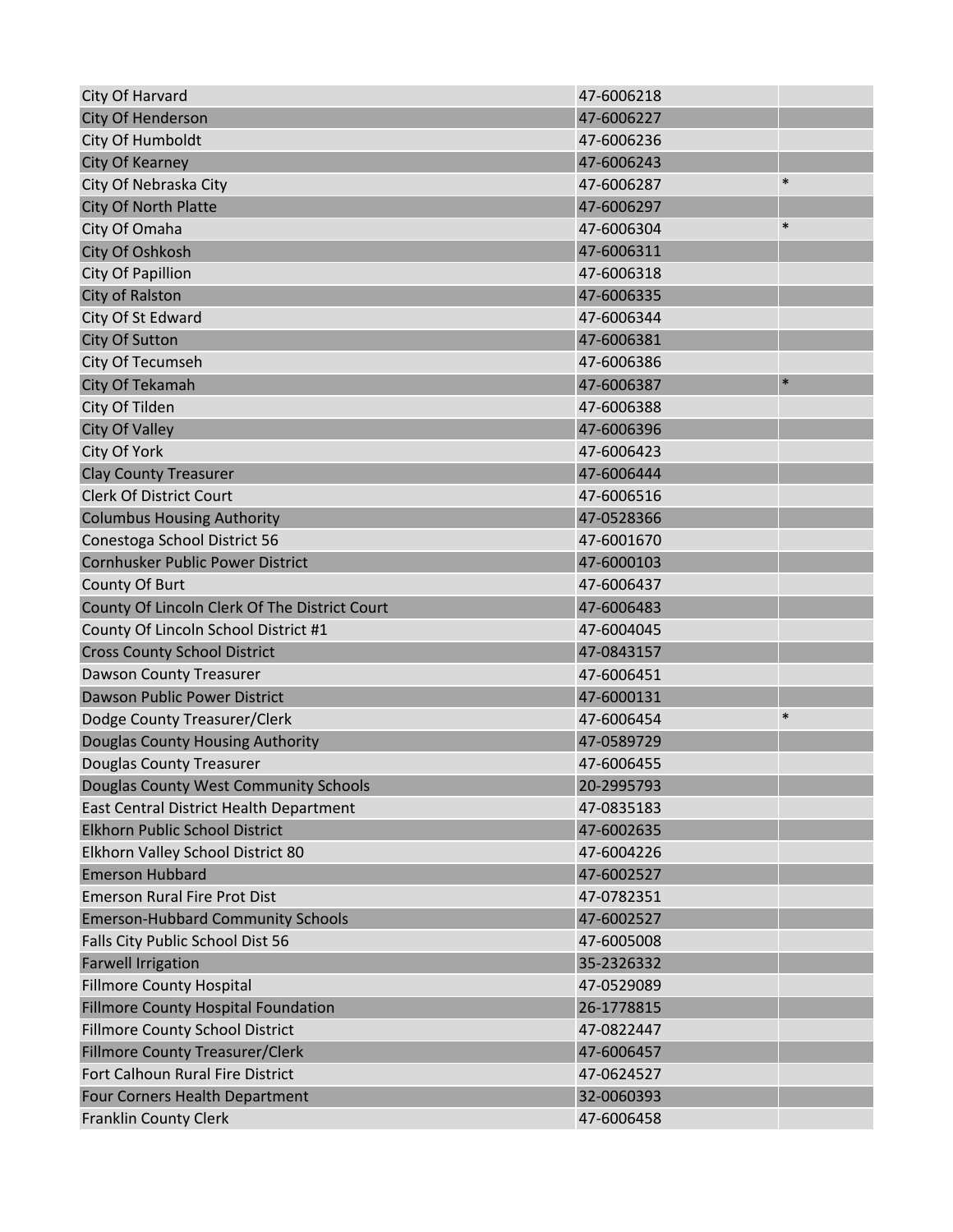| Franklin County Memorial Hospital             | 47-6007436 |        |
|-----------------------------------------------|------------|--------|
| <b>Franklin County Treasurer</b>              | 47-6006458 |        |
| <b>Franklin Public Schools</b>                | 47-6000665 |        |
| <b>Franklin Rural Fire</b>                    | 47-0647198 |        |
| <b>Fremont Rural Fire Protection District</b> | 47-6043050 |        |
| <b>Garden County Schools</b>                  | 47-6003023 |        |
| <b>Garden County Treasurer</b>                | 47-6006462 |        |
| <b>Giltner Public Schools</b>                 | 47-6003276 |        |
| <b>Gothenburg Health</b>                      | 47-0532605 |        |
| <b>Gothenburg Memorial Hospital</b>           | 47-0532605 |        |
| <b>Gothenburg Public School</b>               | 47-6002400 |        |
| Gretna Rural Fire Department                  | 47-0657401 |        |
| <b>Hall County Clerk</b>                      | 47-6006467 |        |
| <b>Hall County Treasurer</b>                  | 47-6006467 |        |
| <b>Hamilton County Treasurer</b>              | 47-6006468 |        |
| <b>Harvard Rest Haven</b>                     | 47-0542526 |        |
| <b>Harvard School District #11</b>            | 47-6001968 |        |
| <b>Heartland Community Schools</b>            | 47-6006060 |        |
| <b>High Plains Community School</b>           | 47-0832454 |        |
| <b>Hooker County Treasurer</b>                | 47-6006473 |        |
| Housing Authority Of Blue Hill                | 47-0485243 |        |
| <b>Howard County Medical Center</b>           | 47-0681056 |        |
| Htrs School District 74-0070                  | 47-0843744 |        |
| Humboldt Housing Auth                         | 47-0486812 |        |
| Jefferson County School District 48-0008      | 47-6003600 |        |
| Jefferson County Treasurer                    | 47-6006475 |        |
| Johnson County Central Public Schools         | 47-6003688 |        |
| Johnson County Hospital                       | 47-6000874 |        |
| <b>Johnson County Treasurer</b>               | 47-6006476 |        |
| <b>Kearney Public Schools</b>                 | 47-6001393 |        |
| <b>Lancaster County Treasurer</b>             | 47-6006482 |        |
| <b>Lincoln County Imprest</b>                 | 47-6006483 |        |
| <b>Lincoln County Treasurer</b>               | 47-6006483 |        |
| <b>Lincoln Housing Authority</b>              | 47-6007170 | $\ast$ |
| <b>Little Blue NRD</b>                        | 47-0542713 |        |
| Litzenburg Long Term Care                     | 47-0765991 | $\ast$ |
| Loup River Public Power District              | 47-6000241 |        |
| <b>Maxwell Public Schools</b>                 | 47-6004052 |        |
| <b>Mccool Rural Fire Dist</b>                 | 47-0667526 |        |
| <b>Mccool School District 83</b>              | 47-6006053 |        |
| <b>Metro Area Planning Agency</b>             | 47-0522862 |        |
| Metropolitan Utilities District               | 47-6000269 |        |
| Mid Plains Community College                  | 47-0519583 |        |
| <b>Millard Public Schools</b>                 | 47-6002642 |        |
| <b>Millard Suburban Fire</b>                  | 47-0663488 |        |
| <b>Mullen Hospital District</b>               | 47-0388355 |        |
| <b>Mullen School District</b>                 | 47-6007423 |        |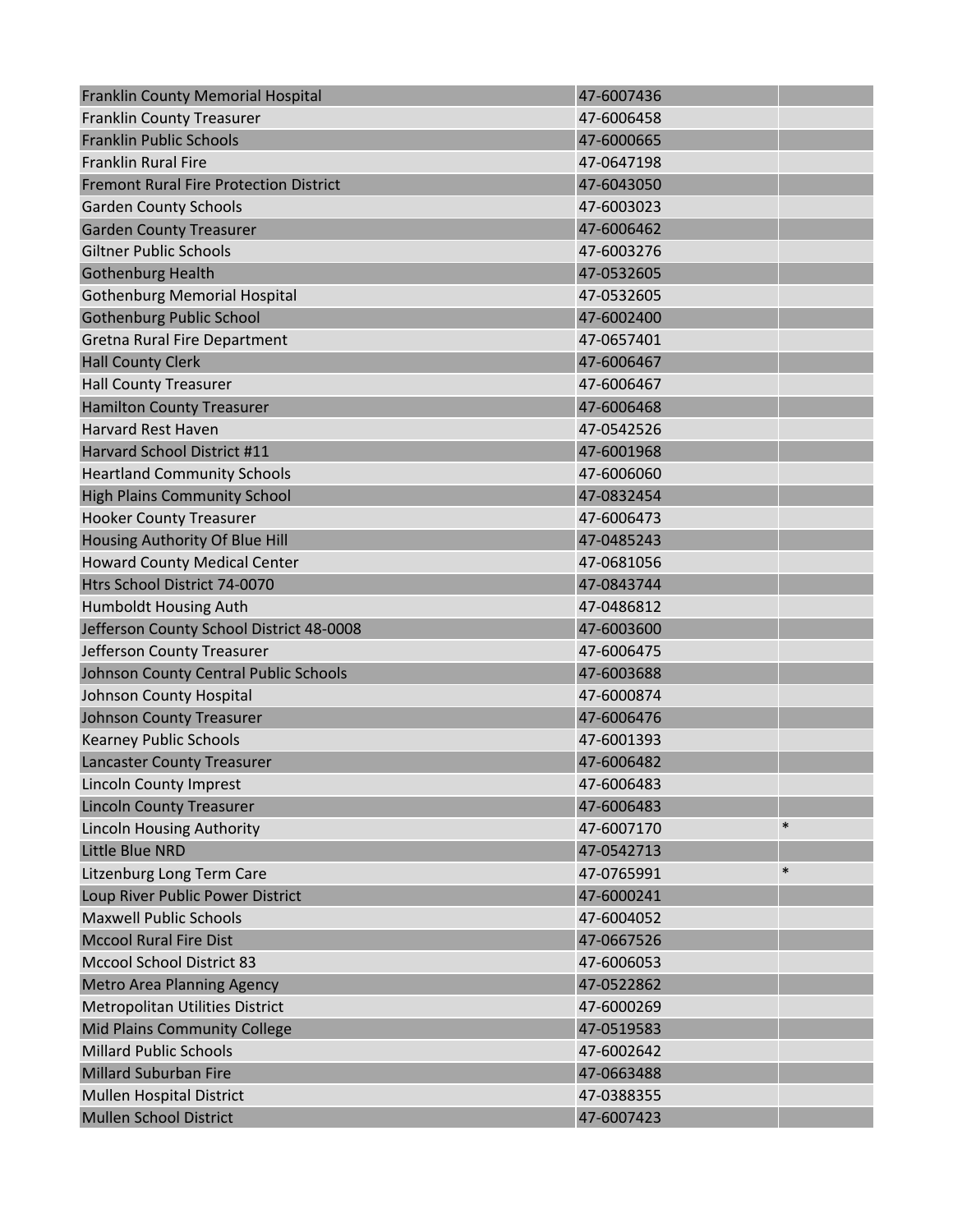| <b>Murray Rural Fire</b>                                       | 47-0660641 |        |
|----------------------------------------------------------------|------------|--------|
| Nebraska City Rural Fire                                       | 47-6078838 | $\ast$ |
| Nebraska Cooperative Government                                | 47-0742330 |        |
| Nebraska State Treasurer                                       | 47-0491233 |        |
| Nemaha Natural Resources District                              | 47-0542968 |        |
| <b>Norris Public Power</b>                                     | 47-6000349 |        |
| North Platte Airport Authority                                 | 47-0492732 |        |
| <b>Northeast Community College</b>                             | 47-0524851 |        |
| Olive Township                                                 | 47-6006560 |        |
| <b>Omaha Douglas County Public Building Commission</b>         | 47-0608107 |        |
| Papillion Lavista School                                       | 47-6005159 |        |
| <b>Perennial Rural Ppd</b>                                     | 47-6000562 |        |
| Platte County Nebraska - Treasurer                             | 47-6006498 |        |
| Platte County Nebraska-Clerk                                   | 47-6006498 |        |
| Platte County School District #1 (Aka Columbus Public Schools) | 47-6004811 |        |
| <b>Railroad Transportation</b>                                 | 47-0539398 |        |
| <b>Red Cloud Schools</b>                                       | 47-6005937 |        |
| <b>Regional West Garden County</b>                             | 39-1904975 |        |
| Richardson County Rural Water                                  | 23-7152437 |        |
| <b>Richardson County Treasurer</b>                             | 47-6006501 |        |
| <b>Rock County Public Schools</b>                              | 47-6005037 |        |
| <b>Rock County Treasurer</b>                                   | 47-6006502 |        |
| <b>Sarpy County Treasurer</b>                                  | 47-6006504 |        |
| Saunders Co School District 107                                | 47-6005289 |        |
| School District #1 Blair                                       | 47-6005804 |        |
| School District #3 Ft Calhoun                                  | 47-6005807 |        |
| School District 71-005 (Lakeview Community Schools)            | 47-0525658 |        |
| <b>Scottsbluff County Treasurer</b>                            | 47-6006506 |        |
| <b>Silver Lake Schools</b>                                     | 47-0698679 |        |
| <b>Sioux County Schools</b>                                    | 47-6005543 | $\ast$ |
| South Central NE USD                                           | 47-0832364 |        |
| <b>St Edward Rural Fire</b>                                    | 45-1826261 |        |
| St Edward School District 17                                   | 47-6001197 |        |
| <b>Stanton Health Care Center</b>                              | 47-0522636 |        |
| <b>Stromsburg Rural Fire Dist</b>                              | 47-0728651 |        |
| <b>Summerland Public School</b>                                | 84-4159273 | $\ast$ |
| <b>Sutton School District 2</b>                                | 47-6001962 |        |
| <b>Tekamah Airport Authority</b>                               | 47-0663344 | $\ast$ |
| Tekamah Herman School Dist #1                                  | 47-6001482 |        |
| Thirty Mile Irrigation District                                | 46-3946728 |        |
| Transit Authority Of The City Of Omaha                         | 47-0542132 |        |
| <b>Upper Big Blue NRD</b>                                      | 47-0542715 |        |
| Valley Suburban Fire                                           | 47-0728997 |        |
| Village Of Arcadia                                             | 47-6006076 |        |
| Village Of Bradshaw                                            | 47-6006111 |        |
| Village Of Brainard                                            | 47-6006113 |        |
| Village Of Campbell                                            | 47-6007114 |        |